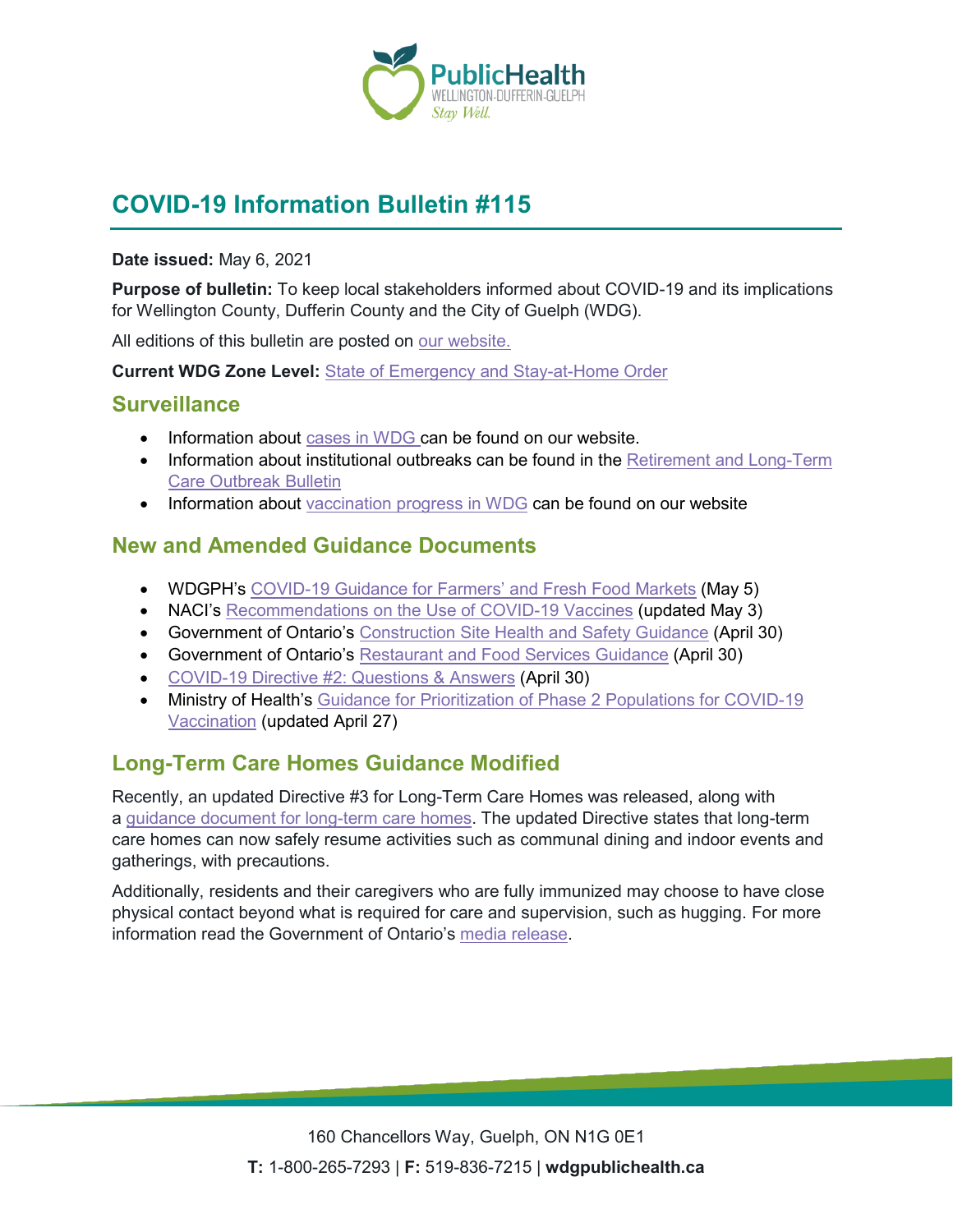

# **Pre-Registration for COVID-19 Vaccine**

Launched earlier this week, our website now has a new ["Check My Pre-registration Status"](https://register.wdgpublichealth.ca/check-registration) tool for people who have not yet received an appointment invitation or their first dose of the vaccine. This new tool will help people check that their pre-registration was successful and ensure there are no delays to booking their vaccination appointment as soon as one is available to them.

To follow Health Canada guidelines, our pre-registration is now open to all WDG residents currently 12 years of age and older. If an individual falls within multiple priority categories, choose the one highest on the list of categories on the pre-registration site.

### **Announcements and Changes to Services**

- On May 5, the [Government of Ontario](https://news.ontario.ca/en/release/1000072/ontario-launches-mobile-vaccine-units-in-hot-spot-workplaces) announced it is further expanding its COVID-19 vaccine distribution plan with the launch of mobile vaccine units for small to mediumsized businesses in hot spot communities.
- On May 5, [Health Canada](https://www.canada.ca/en/health-canada/news/2021/05/health-canada-authorizes-use-of-the-pfizer-biontech-covid-19-vaccine-in-children-12-to-15-years-of-age.html) authorized the use of the Pfizer-BioNTech COVID-19 vaccine in children 12 to 15 years of age.
- On May 4, the [Government of Ontario](https://news.ontario.ca/en/release/1000064/ontario-unveils-2-billion-plan-to-keep-schools-safe-and-support-learning-recovery-and-renewal) announced it is providing more than \$2 billion in new supports to advance and protect public education for the 2021-22 school year to support learning recovery and renewal in response to the ongoing pandemic.
- On May 2, the [Government of Ontario](https://news.ontario.ca/en/release/1000052/ontario-expands-covid-19-vaccination-booking-for-more-people) announced it will further expand booking eligibility for COVID-19 vaccination appointments across the province.
- On May 1, the [Government of Ontario](https://news.ontario.ca/en/statement/1000051/40-per-cent-of-ontario-adults-have-received-at-least-one-dose-of-the-covid-19-vaccine) announced that Ontario has administered first doses of COVID-19 vaccines to 40 per cent of Ontarians aged 18 and over.
- On April 29, the [Government of Ontario](https://news.ontario.ca/en/release/1000035/ontario-prepares-to-accelerate-rollout-as-vaccine-supply-increases) announced it is preparing to ramp up its rollout of COVID-19 vaccines to further support at-risk communities.
- On April 29, the [Government of Canada](https://www.canada.ca/en/public-health/news/2021/04/government-of-canada-funds-two-new-projects-to-encourage-vaccine-uptake-in-canada.html) announced an investment of \$2.25 million through the Immunization Partnership Fund (IPF) for two projects to support vaccination efforts.

### **Additional Resources**

- [Confirmed Cases of COVID-19 Post Vaccination in Ontario](https://www.publichealthontario.ca/-/media/documents/ncov/epi/covid-19-epi-confirmed-cases-post-vaccination.pdf?la=en) (May 5)
- [COVID-19 Vaccine Bulletin #21](https://www.wdgpublichealth.ca/sites/default/files/wdgph_covid-19_vaccine_bulletin_21_may_3.pdf) (May 3)
- [Long-Term Care COVID-19 Commission: Final Report and Progress on](https://www.ontario.ca/page/long-term-care-covid-19-commission-progress-interim-recommendations?_ga=2.14049207.1050769222.1620218640-1123331746.1579028832) Interim [Recommendations](https://www.ontario.ca/page/long-term-care-covid-19-commission-progress-interim-recommendations?_ga=2.14049207.1050769222.1620218640-1123331746.1579028832) (April 30)
- [Cleaning and Disinfection for Public Settings](https://www.publichealthontario.ca/-/media/documents/ncov/factsheet-covid-19-environmental-cleaning.pdf?la=en) (April 29)